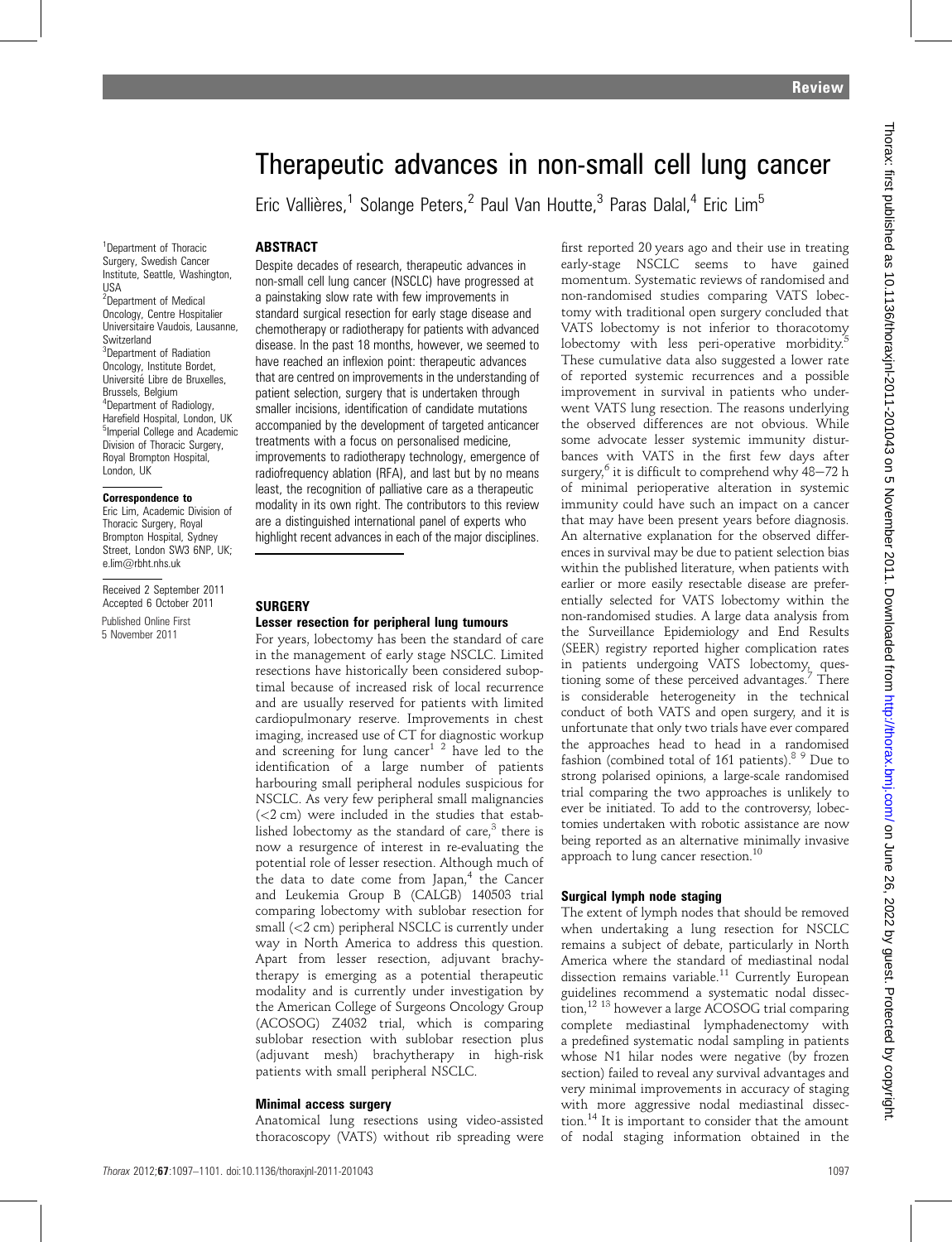control arm of this trial was superior to what many surgeons currently obtain and it is hoped that the results of this trial will not have a negative impact on the quality of the nodal dissection surgeons will be providing in the future, particularly in North America.

#### **CHEMOTHERAPY** Driver mutations in NSCLC

Chemotherapy remains the cornerstone treatment to improve overall survival of patients with advanced NSCLC.<sup>15</sup> Aside from modestly beneficial new regimen options<sup>16 17</sup> for patients with non-squamous lung cancers, the efficacy of chemotherapy seems to have reached a plateau. The concept of driver mutations emerged from the description of patients presenting with rapid, dramatic and long-lasting responses to epidermal growth factor receptor (EGFR) tyrosine kinase inhibitors (TKI).<sup>18</sup> Since the discovery of EGFR-activating mutations, several further driver mutations have been described in patients with lung adenocarcinoma.<sup>19</sup> These findings have led to new strategy of personalised treatment for distinct subsets of genetically defined NSCLC, depending on the availability of targeted drugs.

# EGFR addicted NSCLC

The Iressa Pan-Asia Study (IPASS),<sup>20</sup> a large randomised trial of 1217 Asian patients with adenocarcinoma with a history of light or non-smoking, reported superior survival in patients receiving a TKI as first-line treatment compared with a carboplatin-paclitaxel regimen in a retrospectively defined subgroup of patients with EGFR-mutated tumours (mainly a deletion in exon 19 in 54% or L858R point mutation in exon 21 in 43%).

In these patients, progression-free survival was dramatically improved in those receiving gefitinib (HR 0.48; 95% CI 0.36 to 0.64; p<0.001), as was tumour response rate (71% vs 47%) and quality of life. Overall survival was not significantly different between the two treatment groups, probably due to the large number of patients crossing over to the treatment arm (that was allowed on the detection of progression of disease). This study demonstrated the clinical efficacy of EGFR TKIs as first-line treatment of patients who harbour EGFR-sensitive mutations, and also supported the clinical benefit of EGFR TKIs as second-line treatment.

Of interest was the lack of efficacy of gefitinib in patients who did not have a sensitising EGFR mutation as demonstrated in the IPASS study, reinforcing the rationale for chemotherapy as first choice in this subset, a finding that was confirmed with erlotinib in two prospective phase III trials presented at the American Society of Clinical Oncology (ASCO) annual meeting in 2010 and 2011 respectively.<sup>21 22</sup> A second, similarly designed, smaller randomised trial<sup>23</sup> reproduced the IPASS results. In a Caucasian population, the benefit of TKI treatment (either as first or second line) in patients with an EGFR-sensitising mutation was reported in a study of 217 patients (with a mutation prevalence of 17% of adenocarcinomas) with a median progression-free and overall survival of 14 and 27 months respectively.<sup>24</sup>

Since IPASS, three additional trials in Asian populations, differing by their prospective design in selected patients with EGFR mutations confirmed the superiority of first-line gefitinb<sup>25 26</sup> but also erlotinib.<sup>27</sup> In the latter study, a striking improvement of progression-free survival from 4.6 to 13.1 months (HR 0.16; 95% CI 0.10 to 0.26; p<0.0001) was achieved compared with carboplatin-gemcitabine chemotherapy. A recent metaanalysis demonstrated first-line TKI in patients with an

EGFR-sensitising mutation increased progression-free survival and overall response rate of approximately 25% while decreasing the rates of toxicity (mainly neutropenia).<sup>28</sup> The European Erlotinib Versus Chemotherapy (EURTAC) study, the first prospective randomised phase III trial comparing erlotinib with platinumbased chemotherapy in the context of a Caucasian population with exon 19 or 21 EGFR mutations, was presented at ASCO 2011. Similarly, in this patient population with low-rate EGFRmutation harbouring tumours, a comparable benefit was shown favouring erlotinib over a platinum-based doublet, with a progression-free survival of 9.7 vs 5.2 months (HR 0.37; 95% CI 0.25 to 0.54; p<0.0001), even if reported response rates were lower for erlotinib (58%) and chemotherapy (15%) compared with the Asian population.

# EML4-ALK addicted NSCLC

Previously described in lymphoma, neuroblastoma and myofibroblastic tumours, activating genetic alterations of anaplastic lymphoma kinase (ALK) have been identified in  $2-7%$  of patients with NSCLC.<sup>30 31</sup> The aberrant EML4-ALK fusion gene encodes a chimeric protein with a constitutive ALK kinase activity, and crizotinib (originally developed as a MET inhibitor) subsequently demonstrated high affinity and inhibitory capacity for tumours that harbour the activated ALK fusion gene.

A phase I/II trial in 82 patients with advanced ALK-positive disease demonstrated a response rate of 57% (disease control rate of 90%), and an estimated probability of 6-month PFS of 72% (median not reached, 63 of 82 patients continuing crizotinib at the time of analysis).<sup>32</sup> A good safety profile was described, with predominantly mild gastrointestinal toxicity. Crizotinib is currently being evaluated against first-line or second-line chemotherapy in phase III trials that are recruiting the (rare) patient population with ALK-rearranged advanced NSCLC.

#### **RADIOTHERAPY** Dose escalation

Recently, a new advance in radiotherapy is the introduction of the fourth dimension—time, both during the delivery of the radiation (session) and during the entire course. Within 4-6 weeks of treatment as the tumour responds, the field of radiation decreases reducing the amount of normal tissue that is irradiated, with an option to reduce toxicity or increase the total dose. Guckenberger et al (in a series of 13 patients) reported continuous tumour regression of 1.2% per day, and this allowed the dose to the tumour to escalate from 66 to 73 Gy.<sup>33</sup> Recently, the European Organisation for Research and Treatment of Cancer has published recommendations for planning and delivery of high-dose and high-precision radiotherapy.<sup>34</sup> To date, several phase II trials have reported the feasibility of such an approach, and the question now is whether patients will benefit from dose escalation. This is currently being addressed by a Radiation Therapy Oncology Group phase III trial that is also seeking to evaluate the role of cetuximab as a concurrent chemoradiotherapy regimen following reports of favourable tolerability in phase II trials.

# Sterotactic body radiotherapy

Stereotactic radiotherapy (SBRT) for early lung cancers is becoming an attractive alternative for patients with inoperable cancer (such as older patients or patients referred for palliative radiotherapy) because of reports of a high local control rate. In a population-based analysis of patients over 75 years, Palma et al reported an increase in the use of radiotherapy between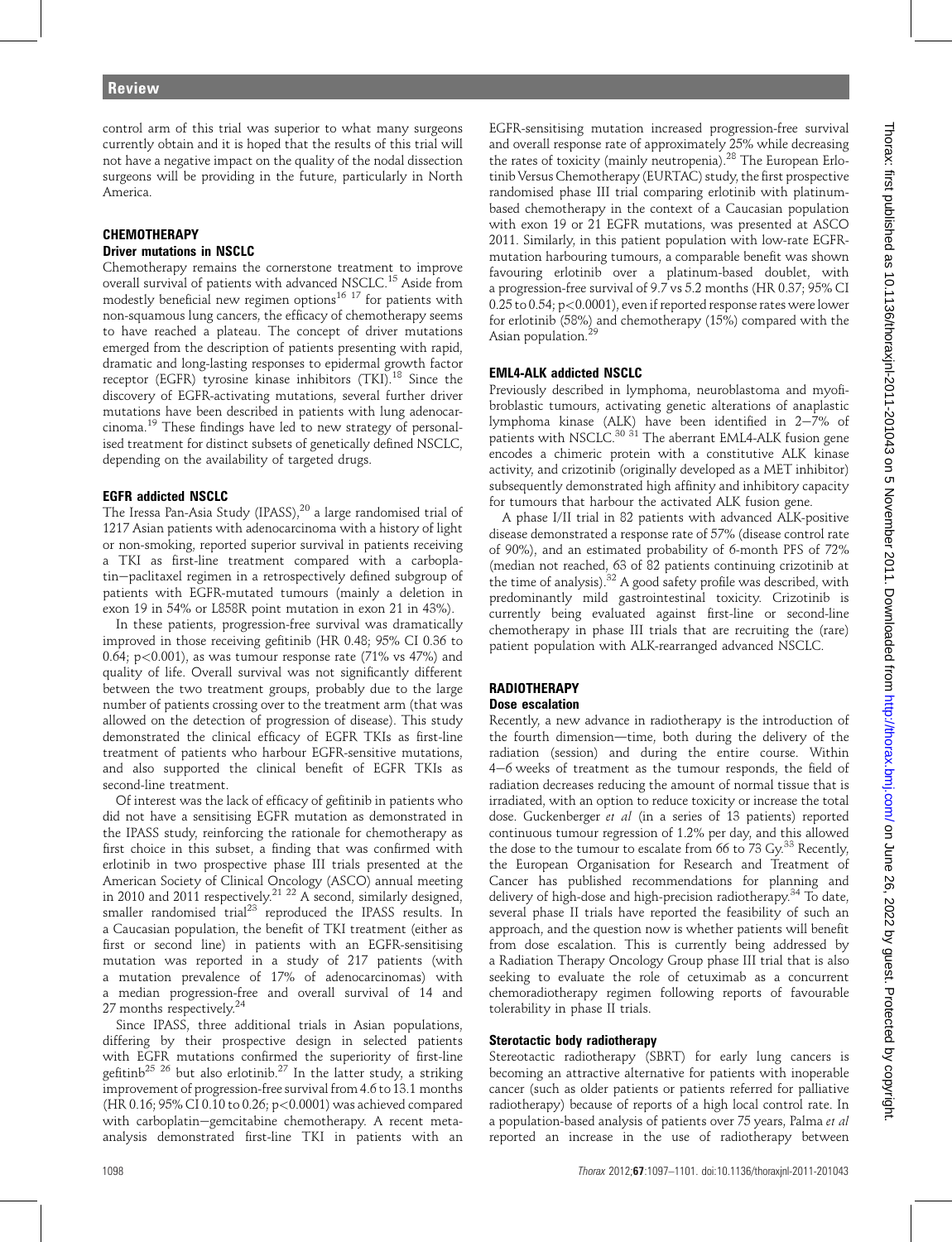1999-2001 (pre-SBRT era) and 2005-2007 from 26% to 42% respectively and an associated improvement in survival.<sup>35</sup> A cohort study of 462 patients who underwent surgery compared with 76 patients treated with SBRT reported better local control in patients with T1 tumours who underwent surgery but not for T1b. This was because there were no differences in diseasespecific survival despite surgical patients being younger, with fewer comorbidities and having better lung function.<sup>36</sup> In 114 matched patients there was no difference in freedom from local recurrence, disease-free survival or overall survival.

The results of SBRT need to be placed in context with the results of surgery. In a recent review of 87 patients with operable, histologically confirmed T1/2 N0 NSCLC, local recurrence, regional relapse and distant metastases occurred in 8, 13 and 19 patients respectively with 5-year survival rates of 72% for stage Ia and  $63\%$  for stage Ib cancer.<sup>37</sup> There is likely to be ongoing debate about the results of SBRT versus surgery until a randomised trial addresses this question.

## Concurrent and sequential radiotherapy

Several trials have tried to answer the question of the best combined modalities: a concurrent or a sequential chemoradiotherapy. A recent meta-analysis of seven trials has reported superiority of a concurrent approach with an absolute 5.7% survival benefit at 3 years (from 18.1% to 23.8%).<sup>38</sup> This was largely attributed to better loco-regional control balanced against an increase in grade 3 or more acute oesophagitis (from 4% to 18%).

## Radiotherapy and chemotherapy

The question of adding additional cycles of chemotherapy before or after a concurrent chemoradiotherapy approach is still not answered. Only few data are available, mainly from small phase II trials showing no major differences except less haematological toxicity and lower dose reduction for patients treated with induction chemotherapy.<sup>39</sup>

The role of a chemotherapy agent as maintenance therapy has also been questioned. Pemetrexed may be an interesting drug both during the concurrent and maintenance phase due to a low toxicity profile; however, the results of randomised trials are awaited. The different targeted agents have only been used within phase II trials and the few phase III trials did not shown any benefit. AE-941, shark cartilage extract with antiangiogenic properties, was added to chemoradiotherapy and did not improve the survival of patients with stage III disease.<sup>40</sup> Therefore, these agents should not be used outside a clinical trial setting.

## Prophylactic cranial irradiation

Prophylactic cranial irradiation was introduced in the management of small cell lung cancer and proposed for NSCLC because of the high number of brain relapses. A recent phase III trial of patients with stage III disease without evidence of progression after loco-regional treatment (surgery or radiotherapy) was closed prematurely after 356 patients out of the 1058 targeted patients because the incidence of brain metastases reduced from 18% to 7.7% after 1 year, although there was no evidence of survival benefit.<sup>41</sup>

## RADIOFREQUENCY ABLATION

RFA has been used since the early 1990s to successfully treat tumours of the kidney, breast, bone, liver and adrenal glands.<sup>42</sup> The procedure is currently performed under CT guidance by interventional radiologists or thoracic surgeons, with the majority of cases being performed under conscious sedation.<sup>43</sup> Post-procedure follow-up has traditionally been undertaken using serial CT scans and more recently with positron emission tomography/CT to detect incomplete therapy and early recurrence.<sup>4</sup>

There have been several case series describing the results of RFA in the management of primary and secondary lung cancers. In 2007, Simon et al reviewed 75 cases of previous untreated stage I NSCLC and reported overall survival of 78%, 57% and 27% at 1, 2 and 5 years respectively, which compared favourably with previous studies using external beam radiotherapy in similar stage tumours.<sup>45-47</sup> Further encouraging findings were reported by Lencioni and co-workers in 33 patients treated with RFA (13 with medically inoperable stage I NSCLC). In their study, the overall survival in patients with NSCLC was 70% and 48% at 1 and 2 years respectively, with cancer-specific survival of 92% and 73% at 1 and 2 years.<sup>48</sup> Subgroup analysis revealed 2-year overall survival of 75% and 2-year cancer-specific survival of 92% in patients with inoperable stage I NSCLC.<sup>49</sup> Most recently, Hiraki et al reported their findings in 50 patients with inoperable stage I NSCLC, with a median survival of 67 months. The overall, cancer-specific and disease-free survivals were 94%, 100% and 82% at 1 year, 86%, 93% and 64% at 2 years, and 74%, 80% and 53% at 3 years respectively, but local progression was observed in 16 (31%) of the 52 tumours.<sup>50</sup> The substantial difference between overall and cancer-specific survival suggests that most patients (with medically inoperable disease) die from co-morbidities rather than cancer progression.

Subgroup analysis revealed that tumour size is an important determinant of effective ablation of NSCLC and extent of ablation may be an independent risk factor for survival. Simon et al reported improved local tumour progression-free rates for tumours  $<$ 3 cm in diameter,<sup>45</sup> and similar findings have been echoed by a number of other authors. Most recently, Beland et al reviewed 79 patients with NSCLC and reported 57% of cases free from recurrence at a mean follow-up of 17 months. Recurrences tended to be local to the ablated tumour site and more frequently in larger tumours (>4 cm diameter) and higher stage disease.<sup>51</sup> Huang et al also reported significantly increased local progression in tumours of diameter >4 cm in a review of 273 patients with NSCLC treated by RFA.<sup>52</sup> Furthermore, a recent study comparing the efficacy of RFA and percutaneous cryotherapy in patients with NSCLC found that complete ablation was more frequently seen in tumours  $\langle 3 \text{ cm } (76.2\% \langle 3 \text{ cm } \text{and} \rangle)$ 28.3% >3 cm). The median survival was reported at 34.6 months in the complete ablation group compared with 14.4 months in the partial ablation group.<sup>53</sup>

The complications rate and safety parameters of RFA in the treatment of NSCLC have been reported to be similar to percutaneous lung biopsy.<sup>54</sup> A systematic review reported an overall procedure-related morbidity rate of 35.7%, mostly due to pneumothoraces (28%) or pleural effusions (13.4%). Pneumothoraces in general are self-limiting, with only 11% of RFA procedures requiring a chest drain insertion. The hospital stay ranged from  $1$  to  $6$  days.<sup>55</sup> Of particular importance in the patients with chronic obstructive pulmonary disease, longitudinal follow-up studies have reported no significant drop in lung function after RFA for NSCLC.<sup>48 56</sup>

More recently, studies have compared outcomes for patients with stage I NSCLC undergoing percutaneous RFA with surgery. Kim et al reviewed the outcomes of eight patients with inoperable stage I NSCLC treated with RFA versus 14 patients who were surgically treated. They reported higher local recurrence in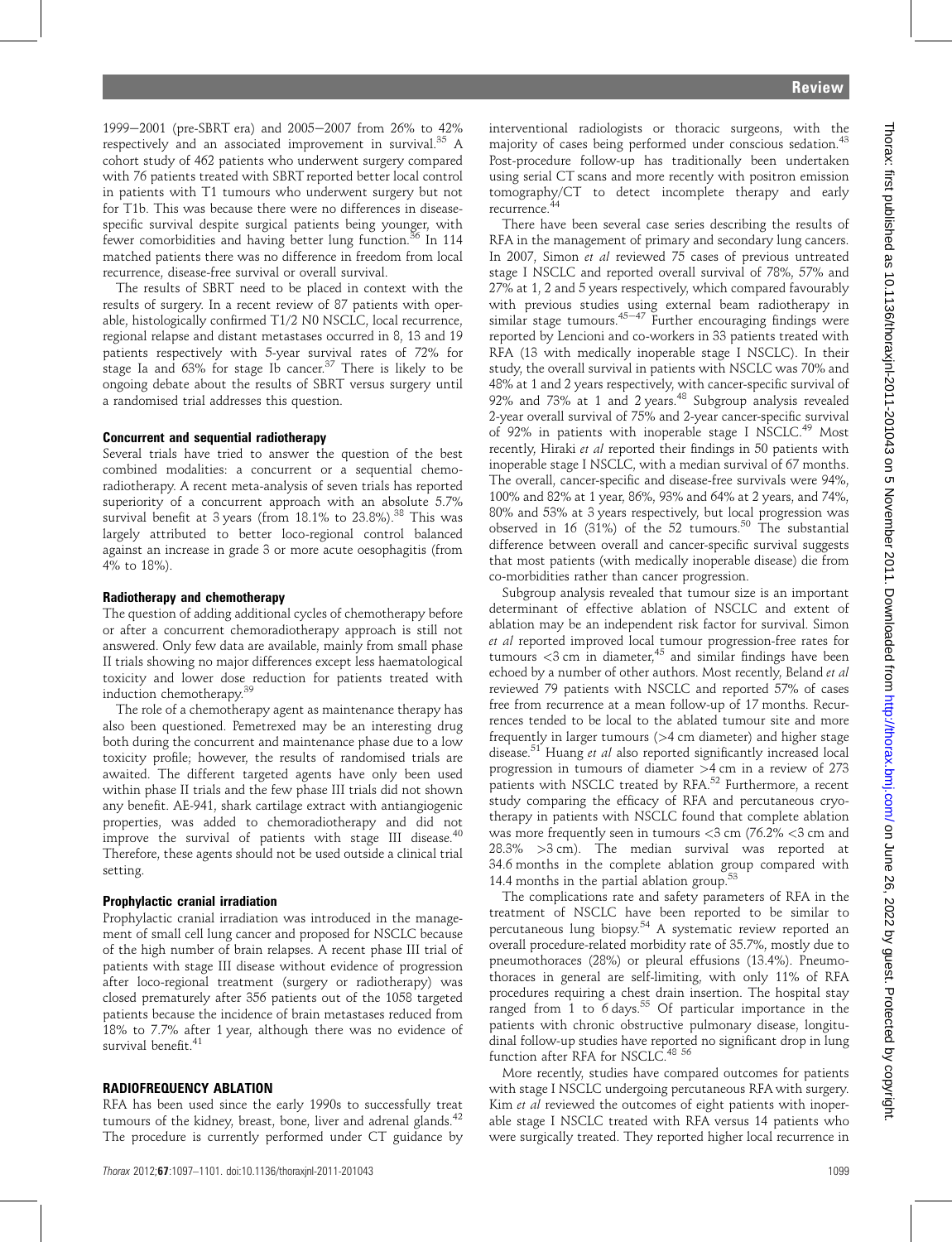the RFA group but equivalent frequency of the development of distant metastatic disease with no difference in overall survival between the two groups.<sup>57</sup> Zemlyak and co-workers reported the findings of their study of 64 patients with stage I NSCLC who were medically inoperable treated with either sublobar resection, percutaneous RFA or percutaneous cryotherapy (based on surgical preference) with similar outcomes of overall survival: 87.1% (surgery), 87.5% (RFA) and 77% (cryotherapy), with cancer-specific survival of 90.6% (surgery), 87.5% (RFA) and 90.2% (cryotherapy), but noted a (non-significant) trend towards higher recurrence in the RFA group and longer cancerfree survival in the surgical group.<sup>58</sup> These studies suggest that despite the potential increased frequency of local recurrence in patients treated with RFA compared with those undergoing surgery, this does not have a significant detriment on overall survival.

RFA has been used in the treatment of primary lung tumours for over a decade and has been shown to be a safe and effective treatment in medically inoperable primary non-small cell lung tumours. Outcome data suggest it has survival benefit comparable to surgical resection in selected patients. With advances in radiotherapy and minimally access surgery, the time is ripe for randomised trials to ascertain the true position of this technique in the management of lung cancer.

# PALLIATIVE CARE

Evidence demonstrating that palliative care interventions are significantly and objectively able to improve the quality of life of patients with specific advanced cancers remains scarce. Patients with NSCLC are prone to receive chemotherapy or radiotherapy treatments late in the course of their disease, sometimes until the end-of-life period, and often suffer from significant diseaserelated symptoms.<sup>59</sup> In 2010, Temel and colleagues evaluated the impact of introducing palliative care early after diagnosis on patient quality of life and mood by randomising 151 ambulatory patients with NSCLC to standard oncological care with or without integrated palliative care on a minimal once monthly visit basis.<sup>60</sup> In line with published data,  $61$   $62$  quality of life and mood were assessed at baseline and at 12 weeks with the use of the Functional Assessment of Cancer Therapy-Lung (FACT-L) scale and the Hospital Anxiety and Depression Scale, and both were significantly improved by early palliative care. Interestingly, fewer patients in the early palliative care group compared with the standard care group received aggressive treatment (33% vs 54%,  $p=0.05$ ). Despite this, the median survival was longer among patients receiving early palliative care (11.6 vs 8.9 months,  $p=0.02$ ).

This trial demonstrates the value of initiating palliative care early in the course of treatment for advanced NSCLC. However, survival benefit must be interpreted with caution because the trial was not originally designed to evaluate this outcome, and it was not clear how much time was devoted to patients by the healthcare providers nor was there a detailed description of palliative care interventions utilised. An increase in time spent with patients with advanced NSCLC and improvement of symptoms by palliative care including depression, reduced hospitalisation and withholding ineffective chemotherapy treatments are all factors that can potentially improve patient survival and lower healthcare costs and should be studied in their own right. $65$ 

#### Competing interests None.

**Contributors** All five authors contributed to the article equally.

Provenance and peer review Commissioned; internally peer reviewed.

# **REFERENCES**

- **Henschke CI,** Yankelevitz DF, Libby DM, et al. Survival of patients with stage I lung cancer detected on CT screening.  $N$  Engl J Med 2006:355:1763-71.
- 2. The National Lung Screening Trial Research Team. Reduced lung-cancer mortality with low-dose computed tomographic screening. N Engl J Med  $2011:365:395 - 409$
- 3. **Ginsberg RJ,** Rubinstein LV. Randomized trial of lobectomy versus limited resection for T1 N0 non-small cell lung cancer. Lung Cancer Study Group. Ann Thorac Surg 1995;60:615-22; discussion 622-3.
- Fukui T, Sakakura N, Mori S, et al. Controversy about small peripheral lung adenocarcinomas: how should we manage them? J Thorac Oncol 2007;2:546-52.
- 5. Yan TD, Black D, Bannon PG, et al. Systematic review and meta-analysis of randomized and nonrandomized trials on safety and efficacy of video-assisted thoracic surgery lobectomy for early-stage non-small-cell lung cancer. J Clin Oncol  $2009;$ **27**:2553-62.
- Yim AP, Wan S, Lee TW, et al. VATS lobectomy reduces cytokine responses compared with conventional surgery. Ann Thorac Surg 2000; 70:243-7.
- 7. **Gopaldas RR**, Bakaeen FG, Dao TK, et al. Video-assisted thoracoscopic versus open thoracotomy lobectomy in a cohort of 13,619 patients. Ann Thorac Surg 2010:89:1563-70.
- Kirby TJ, Mack MJ, Landreneau RJ, et al. Lobectomy-video-assisted thoracic surgery versus muscle-sparing thoracotomy. A randomized trial. J Thorac Cardiovasc  $Sura$  1995:109:997-1001; discussion 1001-2.
- 9. **Sugi K,** Kaneda Y, Esato K. Video-assisted thoracoscopic lobectomy achieves a satisfactory long-term prognosis in patients with clinical stage IA lung cancer. World J Surg 2000; **24**:27-30; discussion  $30-1$ .
- 10. Gharagozloo F, Margolis M, Tempesta B, et al. Robot-assisted lobectomy for earlystage lung cancer: report of 100 consecutive cases. Ann Thorac Surg  $2009:88:380-4$
- 11. Little AG, Rusch VW, Bonner JA, et al. Patterns of surgical care of lung cancer patients. Ann Thorac Surg 2005;80:2051-6; discussion 2056.
- 12. **Lardinois D,** De Leyn P, Van Schil P, et al. ESTS guidelines for intraoperative lymph node staging in non-small cell lung cancer. Eur J Cardiothorac Surg 2006:30:787-92
- 13. Lim E, Baldwin D, Beckles M, et al. Guidelines on the radical management of patients with lung cancer. Thorax 2010;65 Suppl  $3:iii1-27$ .
- 14. **Darling GE,** Allen MS, Decker PA, et al. Randomized trial of mediastinal lymph node sampling versus complete lymphadenectomy during pulmonary resection in the patient with N0 or N1 (less than hilar) non-small cell carcinoma: results of the American College of Surgery Oncology Group Z0030 Trial. J Thorac Cardiovasc Surg 2011;141:662-70.
- 15. **Anon.** Chemotherapy in non-small cell lung cancer: a meta-analysis using updated data on individual patients from 52 randomised clinical trials. Non-small Cell Lung Cancer Collaborative Group. BMJ 1995;311:899-909.
- Sandler A, Gray R, Perry MC, et al. Paclitaxel-carboplatin alone or with bevacizumab for non-small-cell lung cancer. N Engl J Med 2006;  $355:2542-50$ .
- 17. Scagliotti GV, Parikh P, von Pawel J, et al. Phase III study comparing cisplatin plus gemcitabine with cisplatin plus pemetrexed in chemotherapy-naive patients with advanced-stage non-small-cell lung cancer. J Clin Oncol 2008;26:3543-51.
- 18. Sharma SV, Bell DW, Settleman J, et al. Epidermal growth factor receptor mutations in lung cancer. Nat Rev Cancer 2007;7:169-81.
- 19. Pao W, Girard N. New driver mutations in non-small-cell lung cancer. Lancet Oncol 2011;12:175-80.
- 20. Mok TS, Wu YL, Thongprasert S, et al. Gefitinib or carboplatin-paclitaxel in pulmonary adenocarcinoma. N Engl J Med 2009;361:947-57.
- **Gridelli CF, Feld R. International multicenter randomized phase III study of first-line** erlotinib (E) followed by second-line cisplatin plus gemcitabine (CG) versus first-line CG followed by second-line E in advanced non-small cell lung cancer (aNSCLC): the TORCH trial. J Clin Oncol 2010;28(Suppl):abstr 7508.
- 22. **Thomas M,** Reuss A, Fischer JR, et al. Randomized phase II trial of erlotinib (E)/ bevacizumab (B) compared with cisplatin (P)/gemcitabine (G) plus B in first-line treatment of advanced nonsquamous (NS) non-small cell lung cancer (NSCLC). J Clin Oncol 2011;29(Suppl):abstr 7504.
- 23. Lee JS, Kim S. A randomized phase III study of gefitinib versus standard chemotherapy (gemcitabine plus cisplatine) as first-line treatment for never-smokers with advanced or metastatic adenocarcinoma of the lung. J Thorac Oncol 2009;4: S283.
- 24. Rosell R, Moran T, Queralt C, et al. Screening for epidermal growth factor receptor mutations in lung cancer. N Engl J Med 2009;361:958-67.
- 25. Maemondo M, Inoue A, Kobayashi K, et al. Gefitinib or chemotherapy for non-smallcell lung cancer with mutated EGFR. N Engl J Med 2010;362:2380-8.
- 26. Mitsudomi T, Morita S, Yatabe Y, et al. Gefitinib versus cisplatin plus docetaxel in patients with non-small-cell lung cancer harbouring mutations of the epidermal growth factor receptor (WJTOG3405): an open label, randomised phase 3 trial. Lancet Oncol 2010;11:121-8.
- 27. **Zhou C,** Wu YL, Chen G, et al. Erlotinib versus chemotherapy as first-line treatment for patients with advanced EGFR mutation-positive non-small-cell lung cancer (OPTIMAL, CTONG-0802): a multicentre, open-label, randomised, phase 3 study. Lancet Oncol 2011;12:735-42.
- 28. Bria E, Milella M, Cuppone F, et al. Outcome of advanced NSCLC patients harboring sensitizing EGFR mutations randomized to EGFR tyrosine kinase inhibitors or chemotherapy as first-line treatment: a meta-analysis. Ann Oncol 2011;22:2277-85.